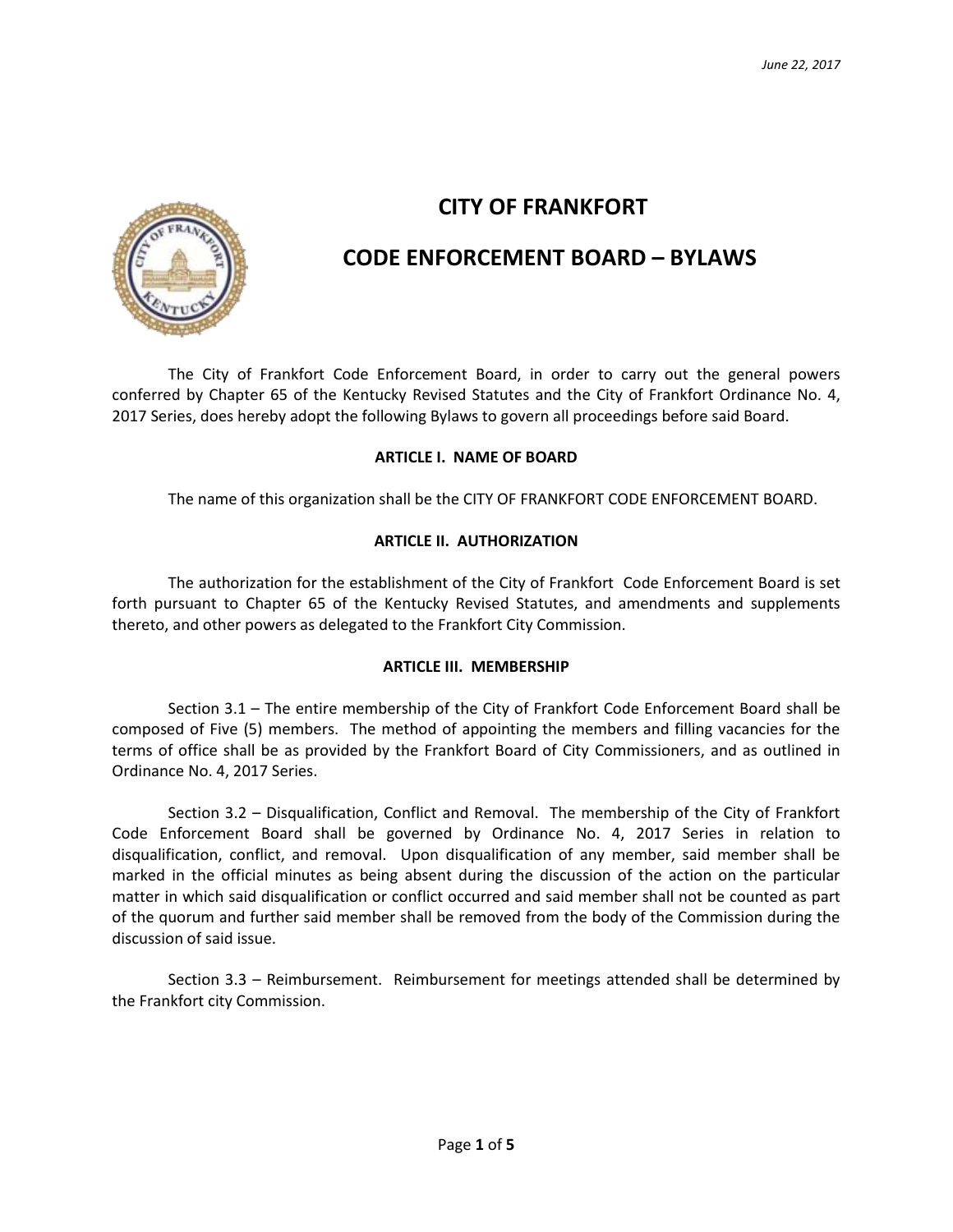#### **ARTICLE IV. OFFICERS**

Section 4.1 – Number and Eligibility. The officers of the City of Frankfort Code Enforcement Board shall consist of a Chairman, Vice-Chairman and Secretary

Section 4.2 – Chairman. The Chairman shall be a member of the Code Enforcement Board not holding any other elected public office, shall preside at all meetings of the Board, and at other meetings and public hearings as called by the Board. The Chairman shall call special meetings of the Board when required, and shall transmit reports, plans and recommendations of the Board to any appropriate governmental authority.

Section 4.3 – Vice-Chairman. The Vice-Chairman shall be a member of the Board not holding any other elected public office, shall serve as Chairman during the temporary absence or disability of the Chairman. In the event of a Chairman's permanent absence, due to resignation or other causes, the Board shall elect a new Chairman. In case of the temporary absence of both the Chairman and Vice-Chairman, at any meeting, the Board shall elect a temporary Chairman for such meeting.

Section 4.4 – Secretary. The secretary shall be an individual other than a member of the board or City Code Enforcement Officer and shall not hold any other elected public office. Under the direction of the Chairman, the Secretary shall prepare, distribute and maintain the minutes and records of the Board and assume other duties as are normally carried out by a Secretary. The Secretary may delegate such duties of the office when needed for absences of scheduled meetings. The Secretary shall be compensated at a rate of \$75.00 per meeting and per hour for meetings lasting over 75 minutes (hours are to be rounded to nearest half hour increments).

# **ARTICLE V. ELECTION AND APPOINTMENT OF OFFICERS**

The election of Chairman, Vice-Chairman, and appointment of Secretary should be made at the first regular and official meeting in each calendar year; the Board shall elect the Chairman, Vice-Chairman, and shall appoint the Secretary. Nominations shall be made from the floor and the member receiving a majority vote of the membership in attendance shall be declared elected, and shall take office at the beginning of the meeting. The Chairman, Vice-Chairman, and Secretary shall serve for a period of one year, shall be eligible for re-election, and shall serve until their successors take office. Vacancies in office shall be filled immediately by regular election procedure.

# **VI. EMPLOYEES**

Within the limits imposed by the funds available for its use, the Board may employ such personnel and consultants as is necessary for the performance of its functions. Appointments shall be made by a majority vote of the members in attendance at an official meeting of the Board.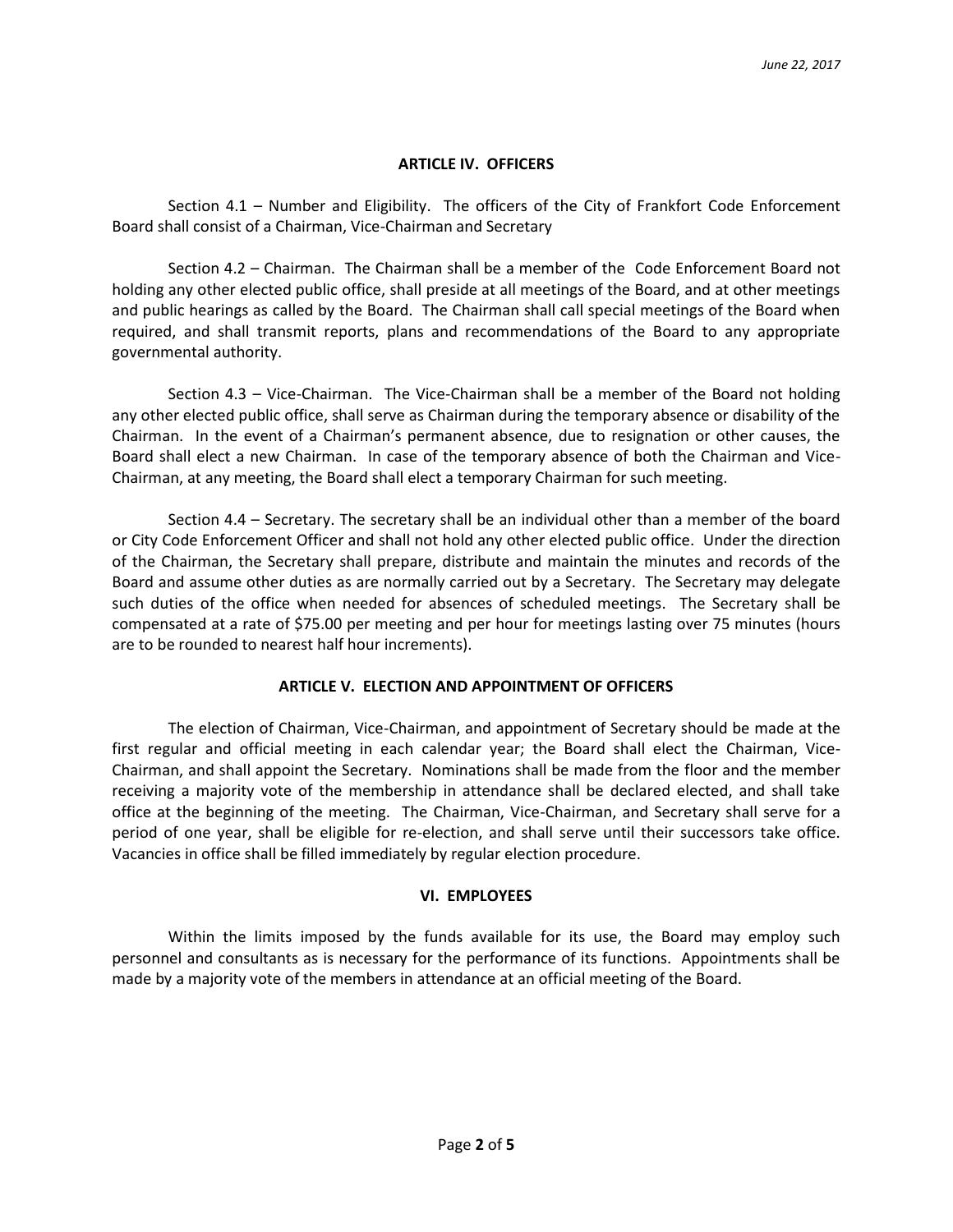#### **VII. MEETINGS**

Section 7.1 – Regular meetings of the Board shall be held not less than six (6) times per year and shall be held at a time as approved by a majority of the Board members. Generally the meetings are to be held on the  $4<sup>th</sup>$  Tuesday of the month.

Section 7.2 – Special meetings. A special meeting may be called by the Chairman. The Chairman upon calling a special meeting shall notify all members at least five (5) days in advance of the special meeting or one (1) day in advance for emergency matters not requiring legal advertisement if a majority of the membership will sign an agreement waiving the five-day notice.

Section 7.3 – Quorum. A quorum shall be necessary at any meeting in order for the Board to take official action and carry on its business and a quorum shall be three (3) members present.

Section 7.5 – Procedures. The Board may adopt such proceedings as governing the meetings of said Board.

#### **ARTICLE VIII. ORDER OF BUSINESS**

Section 8.1 – Regular Meetings. The order of business at regular meetings shall be:

- A. Attendance
- B. Approval of Minutes
- C. Appeal Cases
- D. New Business
- E. Staff Items
- F. Adjournment

Section 8.2 – Special Meetings. The order of business of a special meeting shall be determined by the Chairman.

# **ARTICE IX. GENERAL PUBLIC HEARINGS**

Section 9.1 – General public hearings will be held by the Board whenever the Board decides that such a hearing will be in the public interest.

Section 9.2 – Notice. Notice of the time, place and reason for a hearing may be given by one publication in a newspaper of general circulation in the community not earlier than 21 days, nor later than 14 days before the hearing; or in any other manner as may be deemed appropriate by the Board, which shall conform to the provisions of Chapter 424 of the Kentucky Revised Statutes.

Section 9.3 – Presentation. Any matter before the Board shall be presented by the City staff or such members as may be designated by the City of Frankfort, and any party directly affected by the issuance of a citation shall have an opportunity to present their response to the Board.

Section 9.4 – Records. Records shall be kept by the Secretary of those speaking before the Board at such hearings.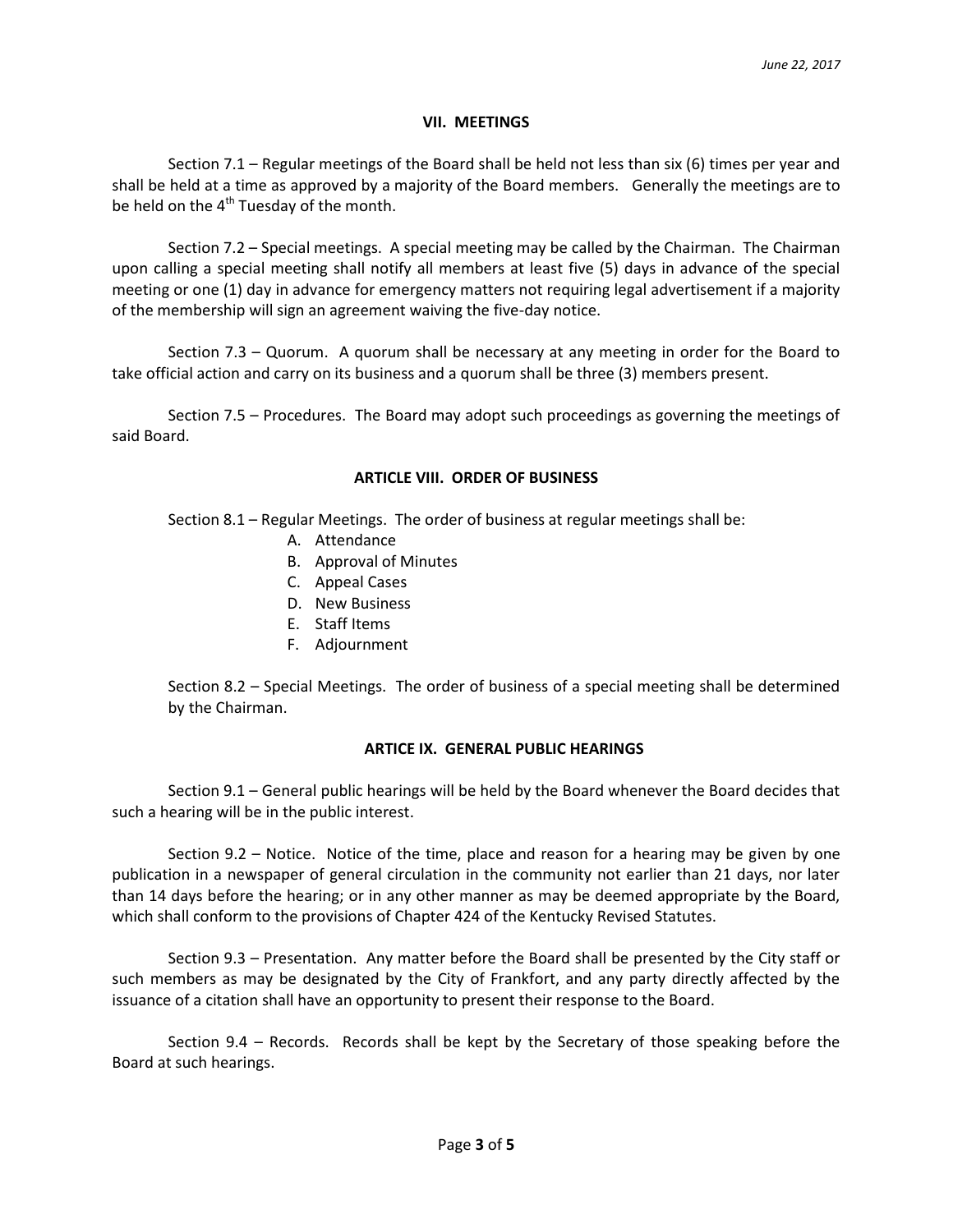#### **ARTICLE X. STANDARDS OF CONDUCT**

Section 10.1 – No member of the Board or his or her immediate family shall have an interest in a business organization or engage in any business, transaction, or professional activity, which is in conflict with the proper discharge of their duties in the public interest.

Section 10.2 – No Board member shall act in his official capacity in any matter where he/she, a member of his or her immediate family, or a business organization in which they have an interest, has a direct or indirect financial or personal involvement that might reasonably be expected to impair their objectivity or independence of judgment.

Section 10.3 – No Board member shall undertake any employment or service, compensated or not, which might reasonably be expected to prejudice their independent judgment or impair the exercise of their official duties.

Section 10.4 – No Board member or any member of his or her immediate family shall solicit or accept any gift, favor, loan, political contribution, service, promise of future employment or other thing of value based upon an understanding that said gift, favor, loan, political contribution, service, promise or other thing of value, was given or offered for the purpose of influencing, directly or indirectly, in the discharge of their duties.

Section 10.5 – No Board member shall intentionally take or refrain from taking any discretionary action, or induce or attempt to induce any other officer or employee to take or refrain from taking any discretionary action, on any matter before the Board in order to obtain a financial benefit for the Board member, a member of the immediate family of the Board member, an employer of the Board member, any business in which the Board member has a financial interest, or any business in which the Board member or any family member is negotiating or seeking perspective employment or other business or professional relationship.

Section 10.6 – Every Board member who has a prohibited financial interest which the officer or employee believes, or has reason to believe, may be affected by his or her participation, vote, decision, or other action taken within the scope of his or her public duties shall disclose the precise nature of interest, in writing or on the record, to the entire Board, and the disclosure shall be entered on the official record of the proceedings of the governing body. The Board member shall refrain from taking any action with respect to the matter that is the subject of the disclosures.

#### **ARTICLE XI. RECEIPT OF GIFTS**

No Board member shall directly or indirectly through any person or business or family member, solicit or accept any gift of any money whatsoever, for any action or inaction as a part of the duties of the City of Frankfort Code Enforcement Board.